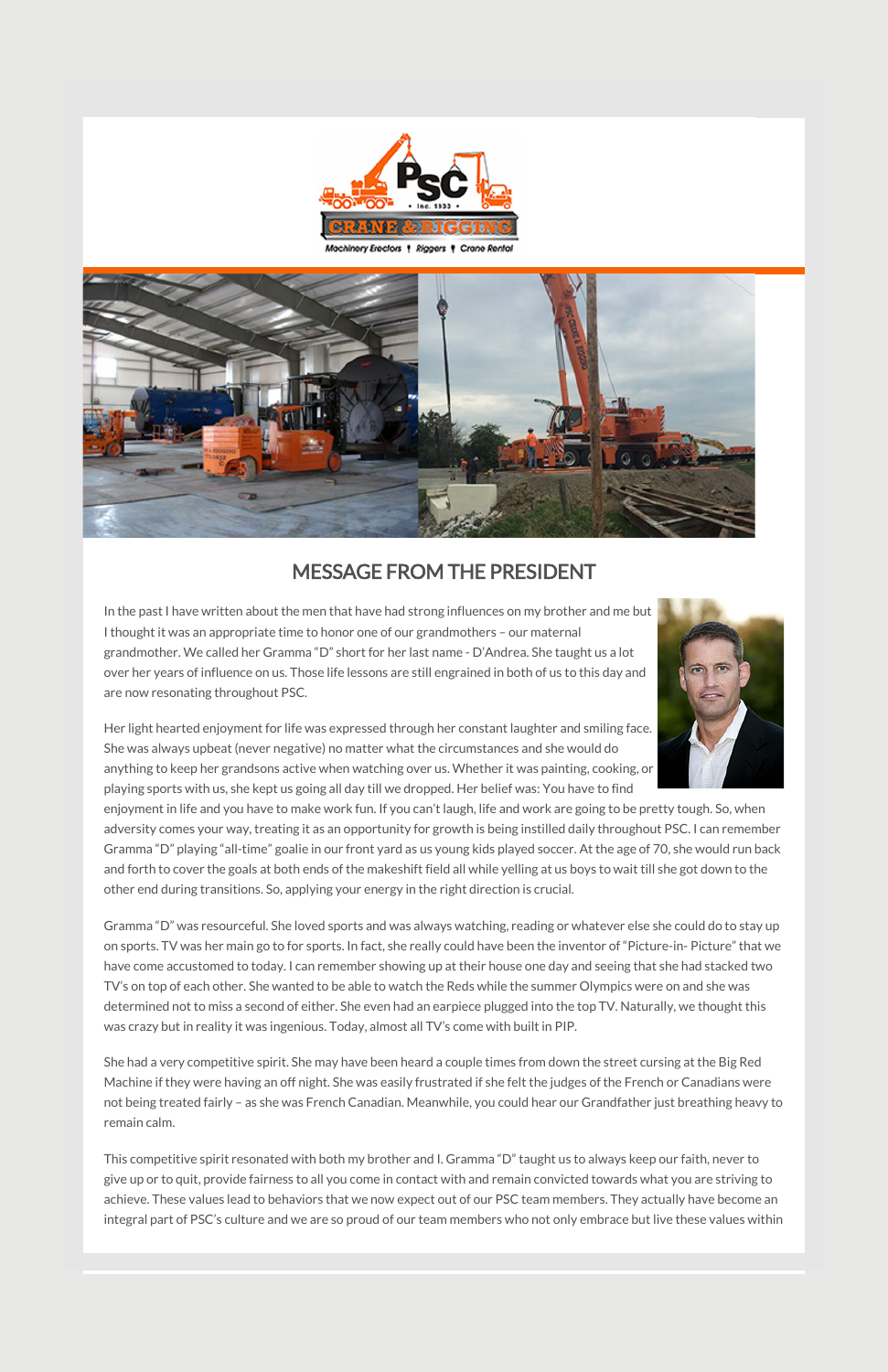Thank you,

James R. Sever President / CEO

#### FEATURED JOB



PSC Crane & Rigging utilized our 1,000 Ton "Up & Go" Skidding system to perform a 2 directional move of a 1.5 Million Lb. Assembled Tunnel Boring Machine. The TBM had to be relocated from the pre-staged assembly area directly to the tunnel shaft opening in preparation of being hoisted and lowered into the 120' deep shaft. The use of innovative technology allowed for less equipment mobilization to the job site to perform the same task in a more efficient, safe method while saving our client money.

# SAFETY UPDATE

At PSC, tools are such a common part of our lives that it is difficult to remember they pose hazards. All tools are manufactured with safety in mind, but serious accidents can often occur if steps are not taken to recognize, avoid or eliminate tool-related hazards. The Bureau of Labor Statistics reported in 2016 the private industry sector recorded 40,600 injuries and illnesses involving days away from work cases (DAWC) involving tools; 29,680 of these injuries happened while using non-powered tools and 10,920 during the use of powered tools. The hand was the part of the body mostly affected.

## WHAT'S NEW?



At the Piqua Area Chamber of Commerce's 73rd Annual dinner, Lynn Sever (Chairman of PSC Crane & Rigging) was named the Order of George recipient.

During the presentation, Lynn was described as exemplifying "the best in volunteer & community service," as well as demonstrating "integrity, generosity, good humor and dedication." He is known as "a person who is unpretentious and often happy remaining anonymous for his contributions to Piqua. Additionally, his values of Trust, Honesty, Dignity & Respect transcend throughout his